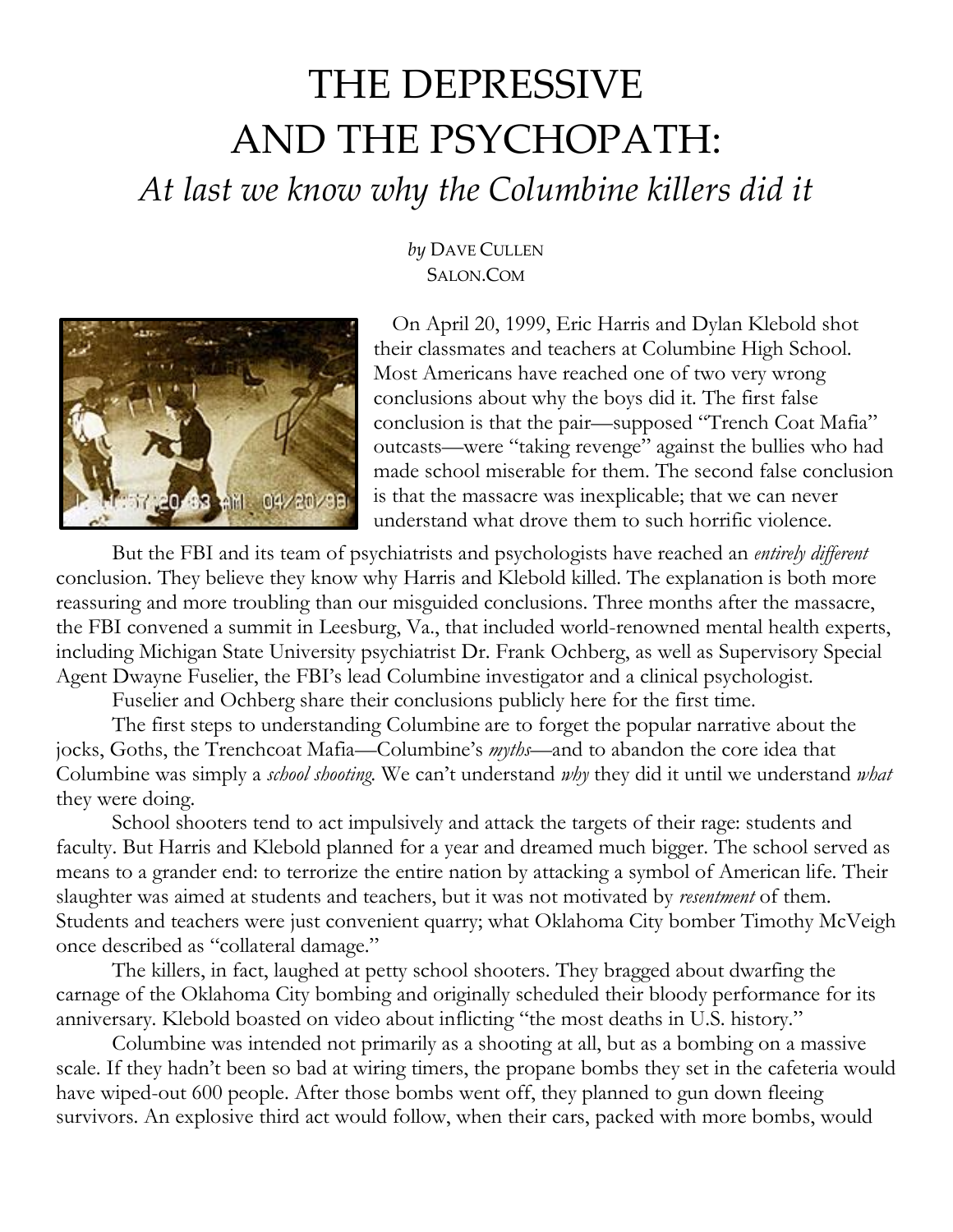rip through still more crowds, presumably of survivors, rescue workers, and reporters. The climax would be captured on live television.

It wasn't just "fame" they were after; they were gunning for devastating infamy on the historical scale of an Attila the Hun. Their vision was to create a nightmare so devastating and apocalyptic that the entire world would shudder at their power.

Harris and Klebold would have been dismayed that Columbine was dubbed "the worst *school* shooting in American history." They set their sights on eclipsing the world's greatest mass murderers. But the media never saw past the choice of venue. The school setting drove analysis in precisely the *wrong* direction.

Fuselier and Ochberg say that if you want to understand "the killers," quit asking what drove *them*. Eric Harris and Dylan Klebold were radically different individuals, with vastly different motives and opposite mental conditions.

Klebold is easier to comprehend, a more familiar type. He was hotheaded—but depressive and suicidal. He blamed himself for his problems.

Harris is the challenge. He was sweet-faced and well-spoken. Adults, and even some other kids, described him as "nice." But Harris was *cold,* calculating, and homicidal. "Klebold was hurting inside while Harris wanted to hurt people," Fuselier says.

Harris was not merely a troubled kid, the psychiatrists say. He was a psychopath.

In popular usage, almost any crazy killer is "a psychopath." But in psychiatry, it's a very *specific* mental condition that rarely involves killing, or even psychosis.

"Psychopaths are not disoriented or out of touch with reality. Nor do they experience the delusions, hallucinations, or intense subjective distress that characterize most other mental disorders," says Dr. Robert Hare, one of the psychologists consulted by the FBI about Columbine. "Unlike psychotic individuals, psychopaths are rational and aware of what they are doing and why. Their behavior is the result of choice, freely exercised." Diagnosing Harris as a psychopath represents neither a legal defense, nor a moral excuse. But it illuminates a great deal about the thought process that drove him to mass murder.

Diagnosing him as a psychopath was not a simple matter. Harris opened his private journal with this sentence: "I hate the f—ing world." And when the media studied Harris, they focused on his hatred—hatred that supposedly led him to revenge. It's easy to get lost in the hate, which screamed out relentlessly from Harris' internet blog site:

*"YOU KNOW WHAT I HATE!!!? Cuuuuuuuuhntryyyyyyyyyy music!!! . . . YOU KNOW WHAT I HATE!!!? People who say that wrestling is real!! . . . YOU KNOW WHAT I HATE!!!? People who use the same word over and over again! . . . Read a f—a ing in book or two, increase your vo-cab-u-lary f—ing idiots. YOU KNOW WHAT I HATE!!!? STUPID PEOPLE!!! Why must so many people be so stupid!!? YOU KNOW WHAT I HATE!!!? When people mispronounce words! and they dont even know it to, like acrosT, or eXspreso, pacific (specific), or 2 pAck. learn to speak correctly you morons. YOU KNOW WHAT I HATE!!!? STAR WARS FANS!!! GET A FaaaaaaRIGIN LIFE YOU BORING GEEEEEKS!"*

The blog rages on, page after page. He repeats himself in his journal and the videos he and Klebold made. But Fuselier recognized a far more revealing emotion bursting through, both fueling and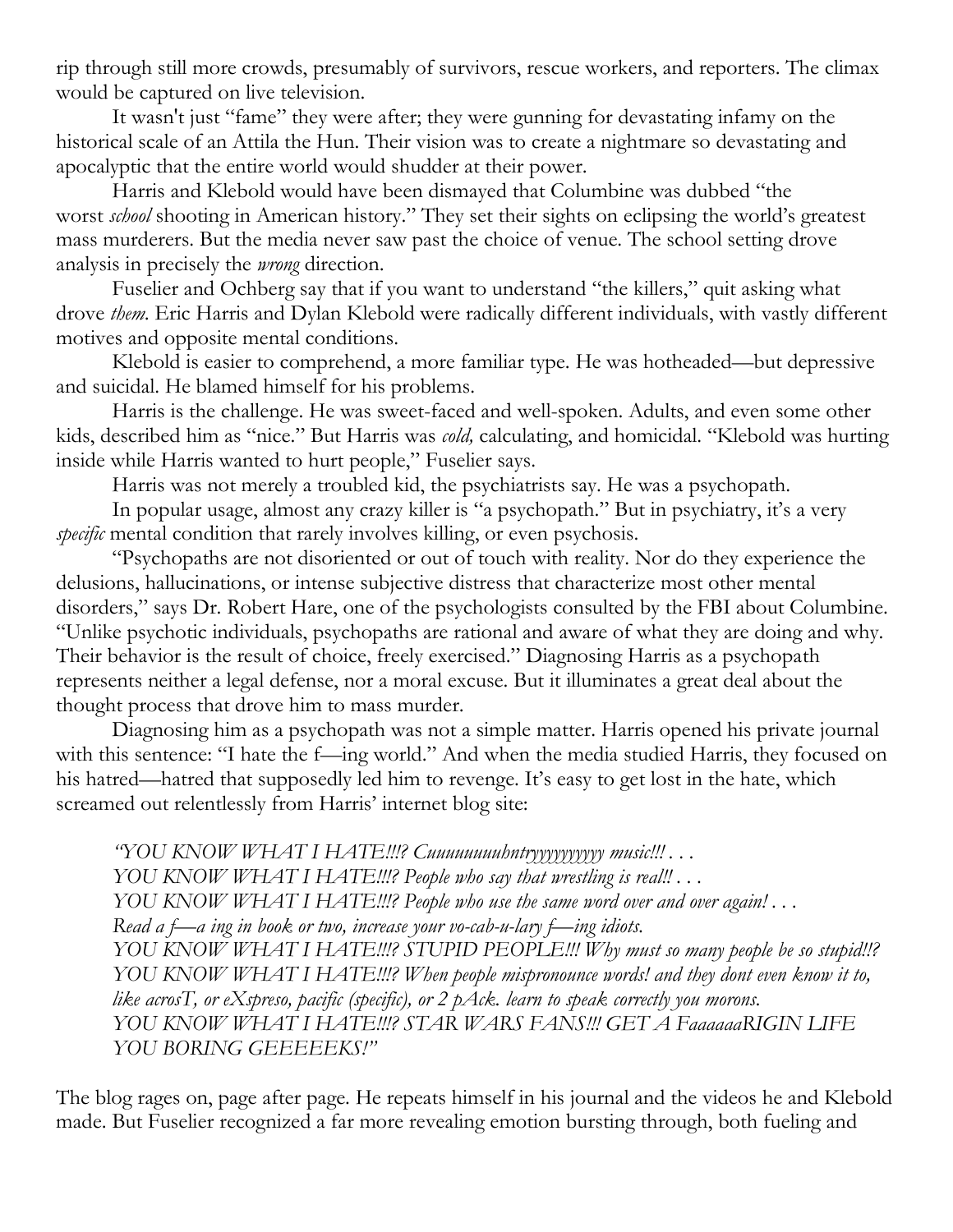overshadowing the hate. What the boy was really expressing was *contempt.* He is *disgusted* with the morons around him.

These are not the rants of an angry young man picked on by jocks until he's not going to take it anymore. These are the rants of someone with a messianic grade *superiority* complex, out to punish the entire human race for its appalling inferiority. It may look like hate, but "It's more about demeaning other people," says Hare.

A second confirmation of the diagnosis was Harris' perpetual deceitfulness. "I lie a lot," Eric wrote to his journal. "Almost constantly, and to everybody, just to keep [myself] out of the water. Let's see, what are some of the big lies I told? Yeah I stopped smoking. For doing it, not for getting caught. No I haven't been making more bombs. No I wouldn't do that. And countless other ones."

Harris claimed to lie to protect himself, but that appears to be something of a lie as well. He lied for *pleasure*, Fuselier says. "Duping delight"—psychologist Paul Ekman's term—represents a key characteristic of the psychopathic profile.

Harris married his deceitfulness with a total lack of remorse or empathy—another distinctive quality of the psychopath. Fuselier was finally convinced of his diagnosis when he read Harris' response to being punished after being caught breaking into a van. Klebold and Harris had avoided prosecution for the robbery by participating in a "diversion program" that involved counseling and community service. Both killers feigned regret to obtain an early release, but Harris had relished the opportunity to *perform.* He wrote an ingratiating letter to his victim offering empathy, rather than just apologies. Fuselier remembers that it was packed with statements like *Jeez, I understand now how you feel* and *I understand what this did to you.*

"But he wrote that strictly for effect," Fuselier said. "That was complete manipulation. At almost the exact same time, he wrote down his real feelings in his journal: *'Isn't America supposed to be the land of the free? How come, if I'm free, I can't deprive a stupid f—ing dumbsh—t from his possessions if he leaves them sitting in the front seat of his f—ing van out in plain sight and in the middle of f—ing nowhere on a Frif—ing night. NATURAL SELECTION. F—er should be shot.'"*

Harris' pattern of grandiosity, glibness, contempt, lack of empathy, and superiority read like the bullet points on Hare's Psychopathy Checklist and convinced Fuselier and the other leading psychiatrists close to the case: Harris was, perhaps uncontrollably, a *psychopath.*

It begins to explain Harris' unbelievably callous behavior: his ability to shoot his classmates, then stop to taunt them while they writhed in pain, then finish them off. Because psychopaths are guided by such a different thought process than non-psychopathic humans, we tend to find their behavior inexplicable. But they're actually much easier to predict than the rest of us once you understand them. Psychopaths follow much stricter behavior patterns than the rest of us; they are unfettered by a conscience; they live solely for their own aggrandizement.

None of his victims means anything to the psychopath. He recognizes other people only as means to obtain what he desires. Not only does he feel no guilt for destroying their lives, he doesn't grasp what they feel. The *truly* hardcore psychopath doesn't quite comprehend emotions like love or hate or fear; he has never experienced them directly.

"Because of their inability to appreciate the feelings of others, some psychopaths are capable of behavior that normal people find not only horrific but baffling," says Hare.

Despite earlier reports about Harris and Klebold being equal partners, the psychiatrists now believe, firmly, that Harris was the mastermind and driving force. The partnership enabled Harris to stray from typical psychopathic behavior in one way. He restrained himself. Usually psychopathic killers crave the stimulation of violence. That is why they are often serial killers